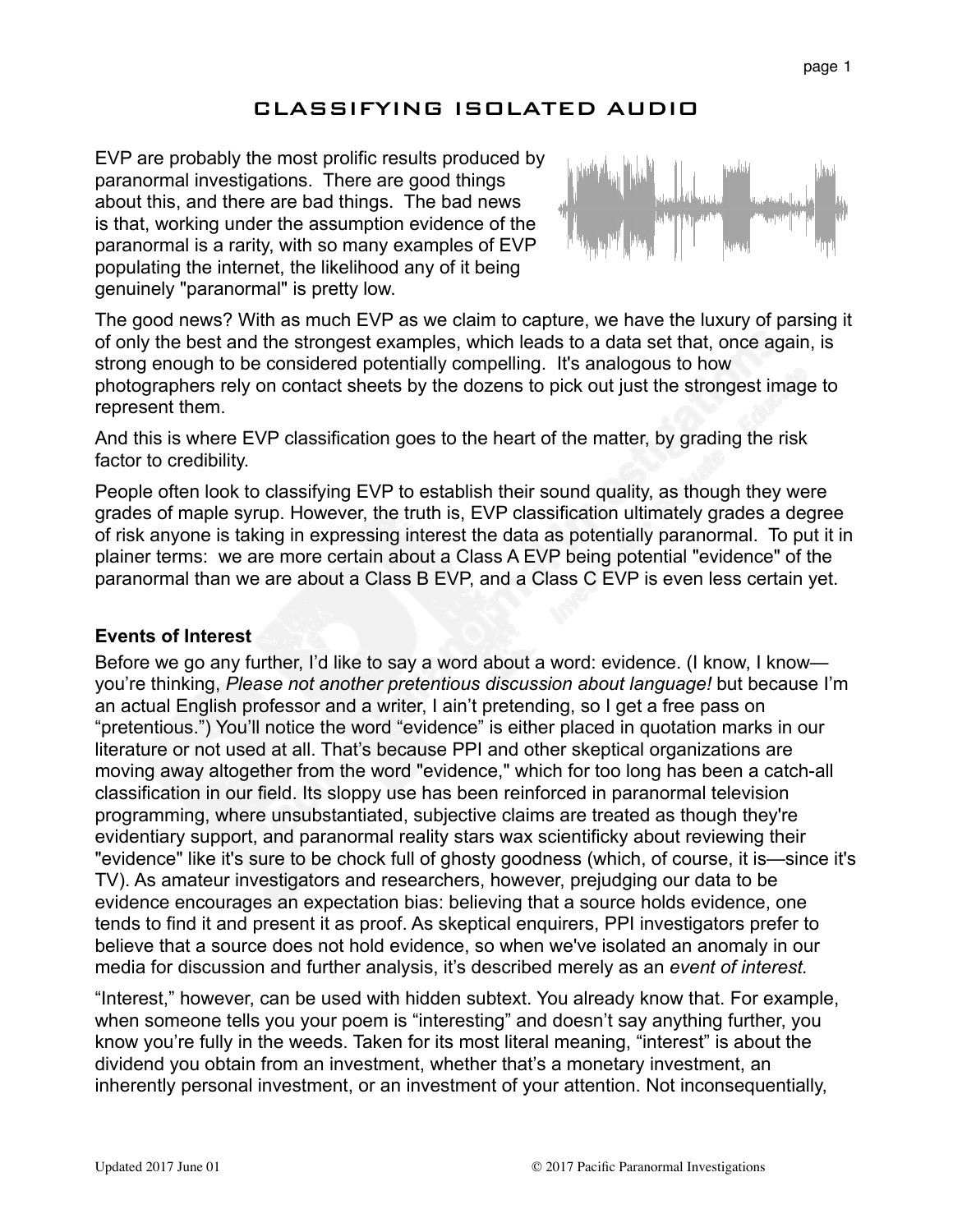when you aren't inherently invested in an outcome, you're "disinterested" in it, and when something is not worth "paying" attention to, you're "uninterested" in it.

Whether in the pseudoscience of paranormal investigating or legitimate sciences, scientific method requires a system of checks and balances on disinterested objectivity and interested curiosity. From that standpoint, there are three kinds of "interesting": noteworthy; intriguing; or compelling. These criteria help us to understand the classifications of EVP much better, as well as distinguish *potential* evidence from actual, credible evidence.

## **Types of Isolated Events**

Events of interest falls into three main types:

- Audible Voice Phenomenon (AVP)
- Electronic Voice Phenomenon (EVP)
- Context (CTX)

**AVP:** Sometimes referred to as "ghost voices," these phenomena are audible in the environment, to one's own ears, at the time they were captured. In other words, they were noted in real time, so AVP are not electronic phenomena, but, rather, a record of one. It's a misnomer that they are all audible "voice" phenomena, since they can range from the classic ghostly moan to the equally classic rapping on the cupboard door. An AVP is initially acknowledged by its witnesses, without which we couldn't know whether it's an AVP or EVP. (Naturally, the reverse is also true: if a digital recorder is dropped in the woods and no one's around to witness it, does it make a sound?) They're disproved when surveillance logs or other audio sources indicate a practical cause.

**EVP:** Events not heard at the time of their occurrence, but instead "captured" on recorded audio are EVP. Just as "voice" is a misnomer, so too is "electronic," for the phenomenon has long existed in analog recordings well before electronic audio devices became popular.

**CTX:** Events that are of interest for reasons other than their potential to be paranormal are flagged as context. In other words, they're "un-phenomena." There are a variety of reasons to do this. If someone in your audio announces a sudden and drastic drop in temperature, and you want to correlate that event to hourly meteorological data, it's helpful to isolate that announcement for context. If a team member presents a finding determined to be an EVP, and you isolate the same event in your audio but it turns out to be a flushing toilet, it's useful to isolate the flushing and present it as a context clip to explain your friend's EVP. If clients or docents say something that's of interest to the investigation, but it isn't, itself, part of an anomalous event, it's grist for context. And so on. You might have your own term for them (such as "reference"), but context clips are as vital to the peer review process as AVPs and EVPs because they help to build the case and get at the truth of things.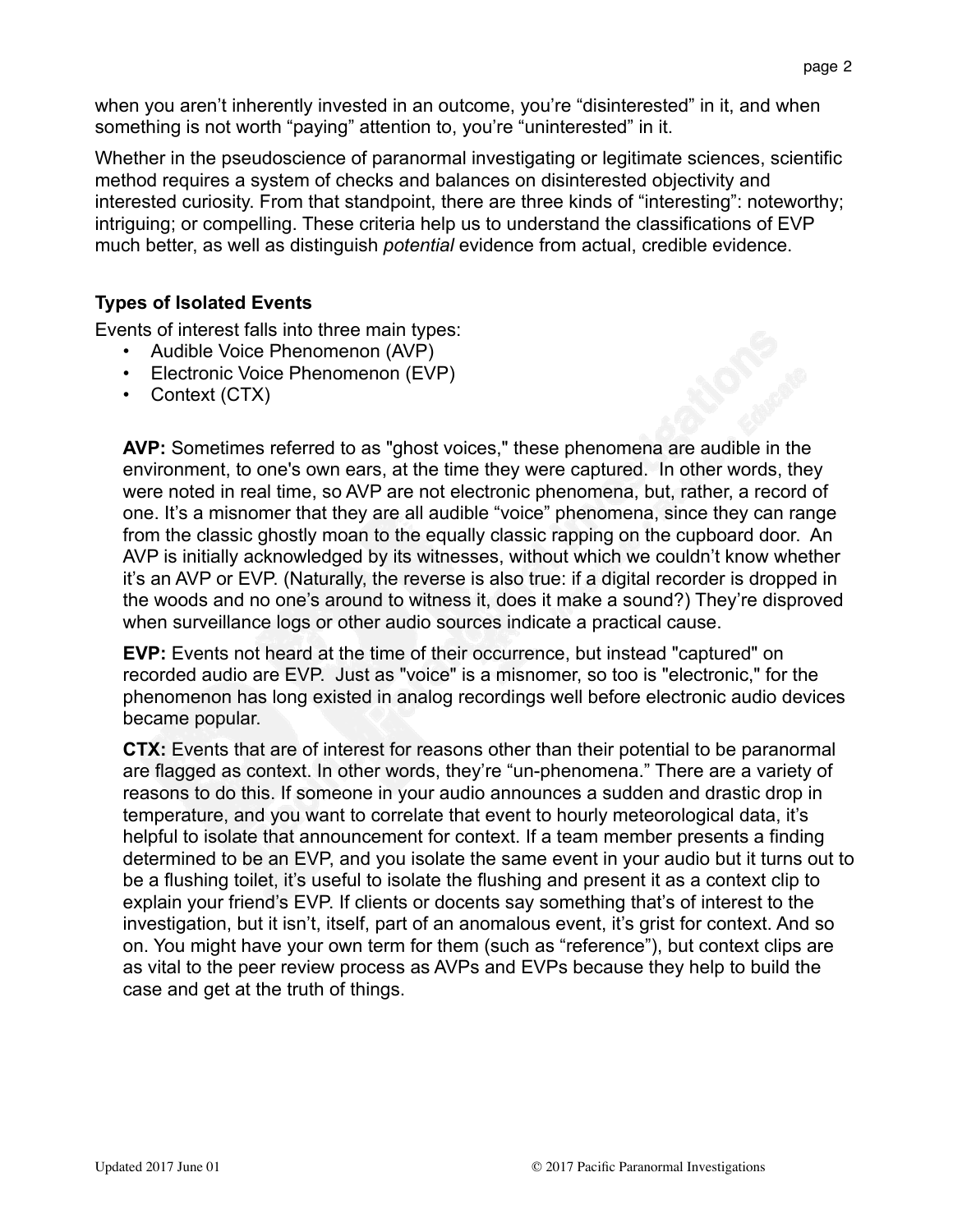## **A Brief History of EVP Classification**

EVP research enjoyed its Golden Age during the 1970s, primarily in the study of instrumental transcommunication (ITC), a term coined by Physics professor and Hamburg native Ernst Senkowski (1922-2015). Senkowski is the first Honorary Nobel prize recipient for afterlife and paranormal scientific investigation. His 1979 book, *Instrumentelle TransKommunikation*, is considered by many to be the single most influential work in the field of ITC and electronic voice phenomena.

> Many others, however, credit the origins of ITC research to Swedish dilettante, Friedrich Jürgenson (1903-1987), who first recognized disembodied voices in his analog recordings of birdsong. Jürgenson spent his life in the study of these phenomena, but his methodology and philosophy about them weren't exactly objective. In 1971, he published his book, *Voices from Space,* in which he claimed he and his dog were receiving psychically transmitted extraterrestrial messages—which may sound bonkers to twenty-

first century researchers of the phenomenon, but at the time was generally consistent with the underlying precepts of transcommunication.

At one time a student of Carl Jung, Latvian parapsychologist Konstantīns Raudive (1909 –1974) was inspired by Jürgenson's work and became a dedicated researcher of EVP. Experimenting with new methods of capture and categorizing their characteristics, Raudive is widely regarded as the first to apply a rigorous methodology to the research of EVP. He also took Jürgenson's extra-terrestrial route for a while, perhaps out of loyalty to his eccentric progenitor, but eventually Raudive settled upon two likely causes for EVP: thought-forms psychically imprinted onto the medium; or, voices of

the dead rendered electromagnetically onto the medium. Raudive published the findings of his lifetime of research in his 1971 book, *Breakthrough: An Amazing Experiment in Electronic Communication with the Dead.* 

> Attracted to Raudive's seeming empiricism and serious-minded methodology to the study of electronic voice phenomena, Sarah Wilson Estep (1928-2008) not only joined ranks with Konstantīns Raudive, she extended his research and brought it to the U.S., where in 1982 she launched, both, the American Association of Electronic Voice Phenomenon and her book, *Voices of Eternity*. In it, Estep lays out the three basic classifications according to clarity and volume:

**Classification A EVP**: "A clear and distinct voice or sound that is universally accepted and undisputed, because it must be understood by anyone with normal hearing and without being told or prompted to what is being said or heard. It can be heard without the use of headphones."

**Classification B EVP**: "A voice or sound that is distinct and fairly loud. This class of voice is more common and can be heard by most people after being told what to listen for. It is usually audible to experienced persons who have learned the skill of listening to EVP. It can sometimes be heard without the use of headphones."





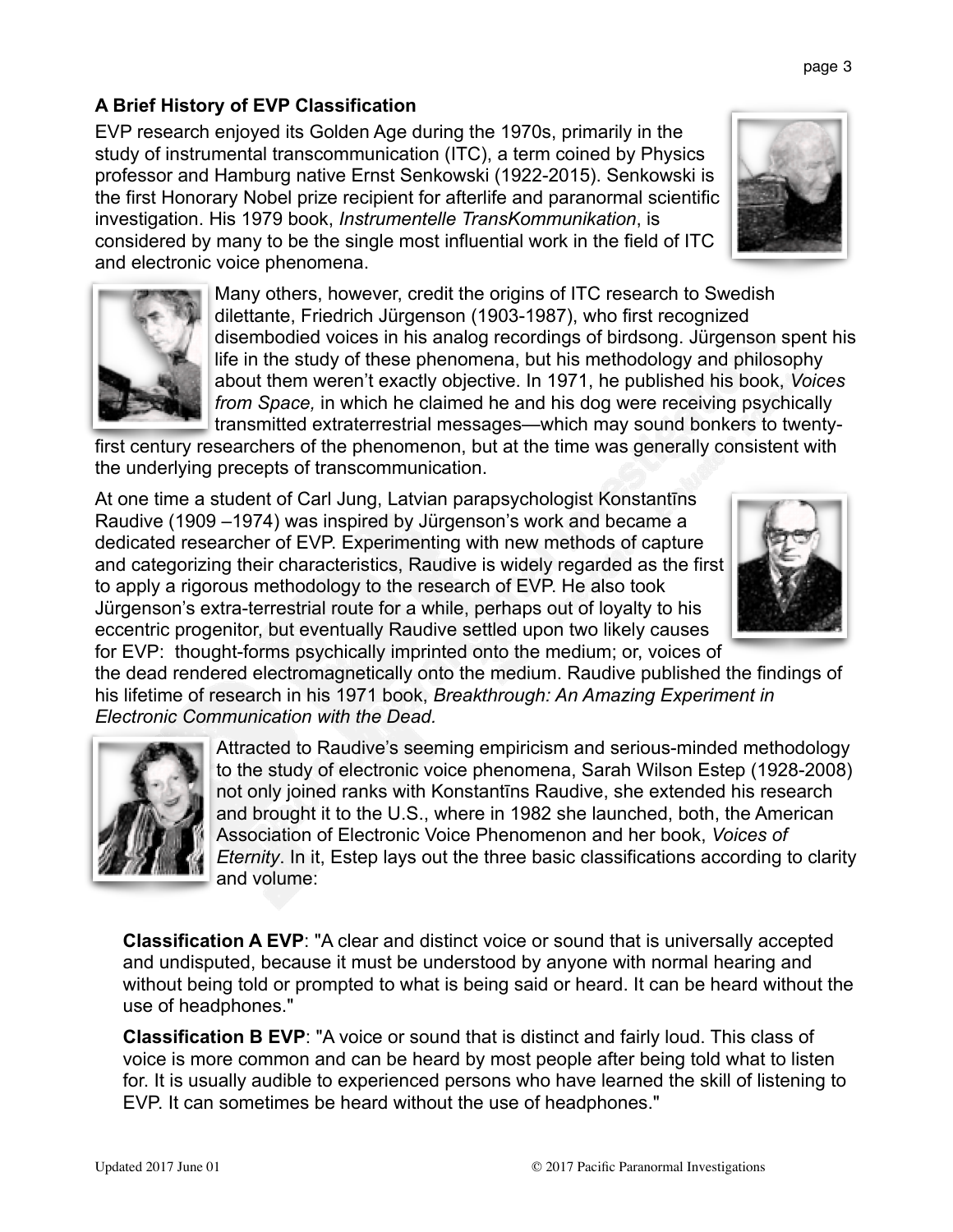**Classification C EVP**: "A faint and whispery voice or sound that can barely be heard and is sometimes indecipherable and unintelligible. It may have paranormal characteristics, such as a mechanical sound. Most investigators would apply objectivity and disregard it, but may save it for reference purposes."

As can be seen in her careful wording, Estep expresses concern about whether an EVP is trusted or disputed, whether it draws a consensus or should be objectively disregarded. Why? Because the reputation of the research is at stake, making EVP classifications a measure of risk as well as quality of data.

These are still useful standards by which to judge EVP. However, the field has become increasingly skeptical of the research advanced by people like Estep and Raudive—and justifiably so. After all, building a case for EVP on the unsubstantiated existence of psychic transmissions poisons the milk from the get-go. And speaking of poisoning, twentieth century was is markedly polluted with radio frequency transmissions, so much so that they may one day be our first wave of extraterrestrial contact. These transmissions now include the glut of paranormal tv programs that have popularized ghost seeking, causing amateur "research" to descend into folk methodologies that abandon the pursuit of sensible causes for EVP in favor of the excitement of finding "proof" of life after death.

I do feel strongly that those who dismiss all EVP researchers as unwitting victims of auditory pareidolia or stray RF gravely oversimplify the matter. Not only can such detractors not claim to have performed longitudinal studies of the phenomenon as we have, they cannot know how rigorous our methodologies have been. Furthermore, without a doubt, there are definite, significant acoustic "signatures" that come with the most interesting anomalies that suggest something other than known causes.

However much these nattering naysayers might seem like buzzkills—especially the legitimate scientific and medical experts—they're absolutely correct to make us work harder for our answers. Extraordinary claims require extraordinary proof, and if we normalize bad or lazy science, we'll never come close to obtaining credible evidence. More and more, serious, albeit amateur, researchers must factor these inconvenient explanations and hypotheses into their own determinations before even attempting an EVP classification, which only serves to make us better, more credible investigators.

It behooves us, then, to treat the phenomenon known as EVP as an objective event, and let the interpretation of it—or, eventually, the practical explanation of it—fall to a future generation that may one day understand the science of it better than we do. For that reason, once again, level of interest should remain a significant factor in our determinations, and we should avoid defaulting to the word "evidence." Hence,

- a Class C EVP is a noteworthy event of interest;
- a Class B EVP is an intriguing event of interest; and,
- a Class A EVP is a compelling event of interest.

#### **Subclassifications**

Many investigators like to put a little English on these basic categories and spin them into subclassifications. During an otherwise successful career that ended with their tragic deaths in September 2015, self-credentialed parapsychologists, EVP specialists, and celebrity